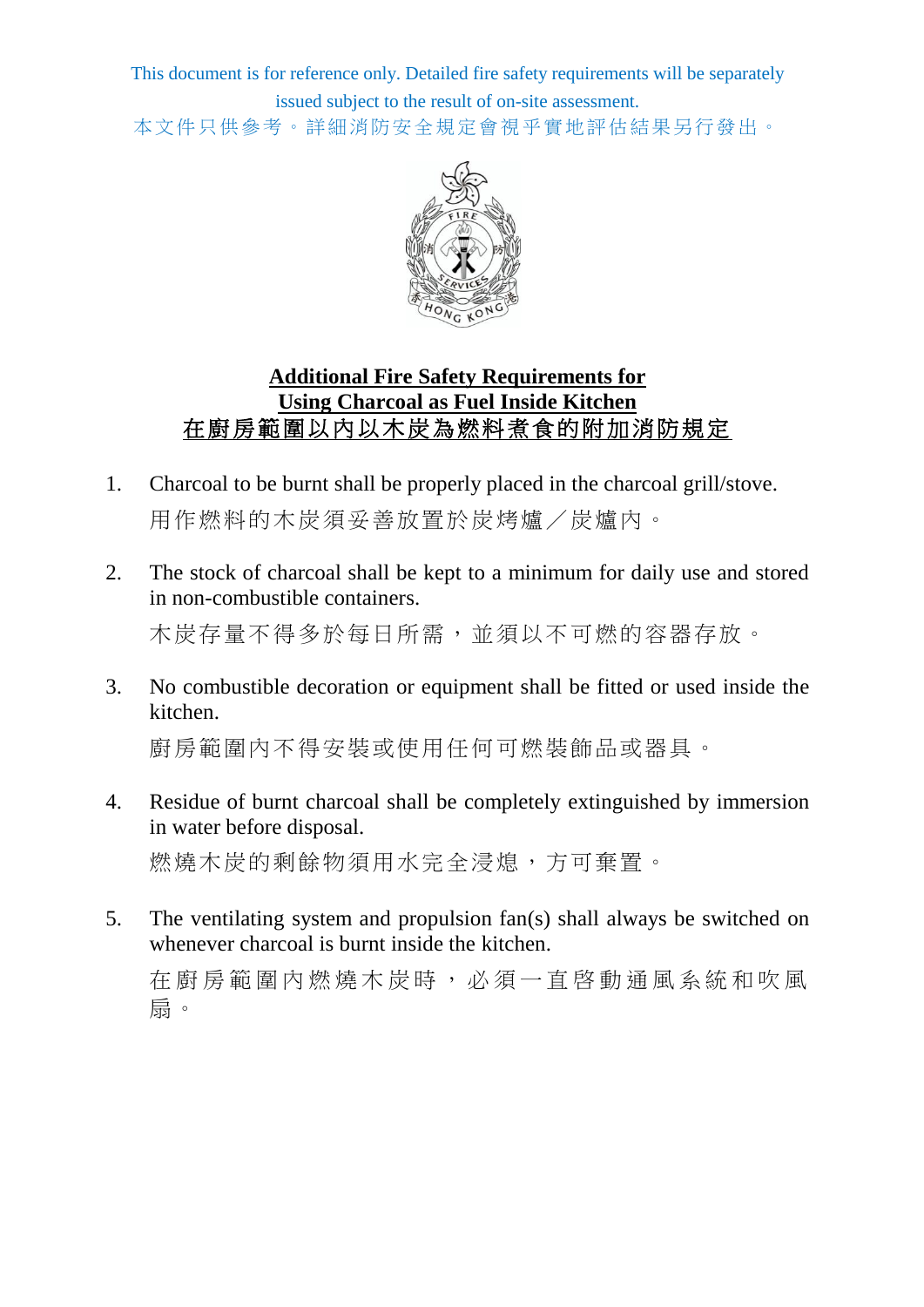This document is for reference only. Detailed fire safety requirements will be separately issued subject to the result of on-site assessment.

本文件只供參考。詳細消防安全規定會視乎實地評估結果另行發出。

6. A warning sign of a size not less than 100 mm x 250 mm with the wording "Ventilating system and propulsion fan(s) must be switched on whenever charcoal is burnt inside the kitchen 在廚房範圍內燃燒木炭時,必須 啓動通風系統和吹風扇" shall be displayed prominently inside the kitchen for observance by staff therein.

廚房範圍內的當眼位置須展示尺寸不小於 100 毫米 x 250 毫 米的以下警告標語,以供 廚 房 範圍內的員工遵守:  $\sqrt{\ }$  Ventilating system and propulsion fan(s) must be switched on whenever charcoal is burnt inside the kitchen 在廚房範圍內燃燒木炭時,必須 啓動通風系統和吹風扇」。

7. Gas detection system for carbon monoxide (CO) acceptable to the Director of Fire Services shall be installed inside the kitchen to raise alarm when the CO concentration level reaches 10 ppm. Such gas detection system shall be connected to the fire alarm system for the licensing area and the detection devices(s) for CO concentration level shall be properly labeled for their purpose. The gas detection system shall be maintained in efficient working order at all times and tested in accordance with their respective user manuals. The test results shall be properly recorded and kept by the management, and be readily available for inspection by Public Officers. All maintenance, alteration and addition works shall be carried out by a registered fire service installation contractor, who shall issue a Certificate of Fire Service Installations and Equipment (FS251) to the owner with a copy forwarded to the Director of Fire Services within 14 days after completion of the works.

廚房範圍內須設置經消防處處長認可的一氧化碳氣體探測系 統,並能在一氧化碳達到 10 ppm 或以上濃度時發出警號。這 個氣體探測系統需接駁至持牌處所的警報系統,並須妥善標 明其功能。該氣體探測系統須時刻保持在有效操作狀態,並 根據相關操作手冊進行測試。管理人員須妥善記錄測試詳情 和保存記錄, 並 適時提 交 予 公職 人員 杳 核 。 有關 裝 置 的 所 有 保養、改裝和加裝工程,須由註冊消防裝置承辦商進行。承 辦商須於完成工程後 14 天內,向擁有人發出消防裝置及設備 證書(FS251),並將副本送交消防處處長。